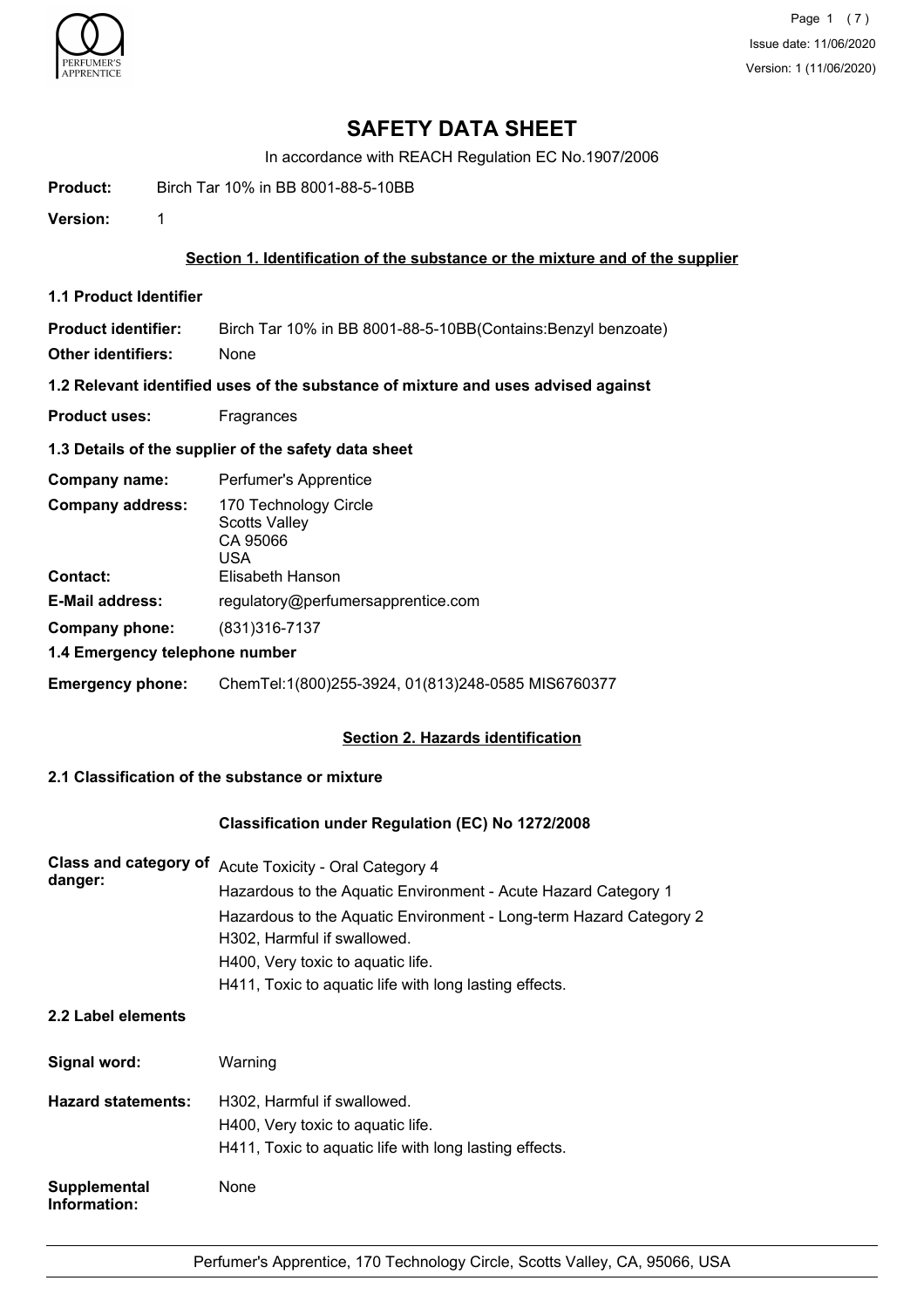

Page 2 (7) Issue date: 11/06/2020 Version: 1 (11/06/2020)

## **SAFETY DATA SHEET**

In accordance with REACH Regulation EC No.1907/2006

**Product:** Birch Tar 10% in BB 8001-88-5-10BB **Version:** 1 **Precautionary statements:** P264, Wash hands and other contacted skin thoroughly after handling. P270, Do not eat, drink or smoke when using this product. P273, Avoid release to the environment. P301/312, IF SWALLOWED: call a POISON CENTER or doctor/physician if you feel unwell. P330, Rinse mouth. P391, Collect spillage. P501, Dispose of contents/container to approved disposal site, in accordance with local regulations. **Pictograms: Other hazards:** None

## **Section 3. Composition / information on ingredients**

## **3.2 Mixtures**

### **Contains:**

| <b>Name</b>     | CAS      | EC        | <b>REACH Registration</b><br>No. | $\%$   | <b>Classification for</b><br>(CLP) 1272/2008                                |
|-----------------|----------|-----------|----------------------------------|--------|-----------------------------------------------------------------------------|
| Benzyl benzoate | 120-51-4 | 204-402-9 |                                  | 90.00% | Acute Tox. 4-Aquatic<br>Acute 1-Aquatic<br>IChronic 2:H302-H400-<br>IH411.- |

### **Substances with Community workplace exposure limits:**

Not Applicable

**Substances that are persistent, bioaccumulative and toxic or very persistent and very bioaccumulative, greater than 0.1%:**

Not Applicable

### **Section 4. First-aid measures**

### **4.1 Description of first aid measures**

IF SWALLOWED: call a POISON CENTER or doctor/physician if you feel unwell.

## **4.2 Most important symptoms and effects, both acute and delayed**

Harmful if swallowed.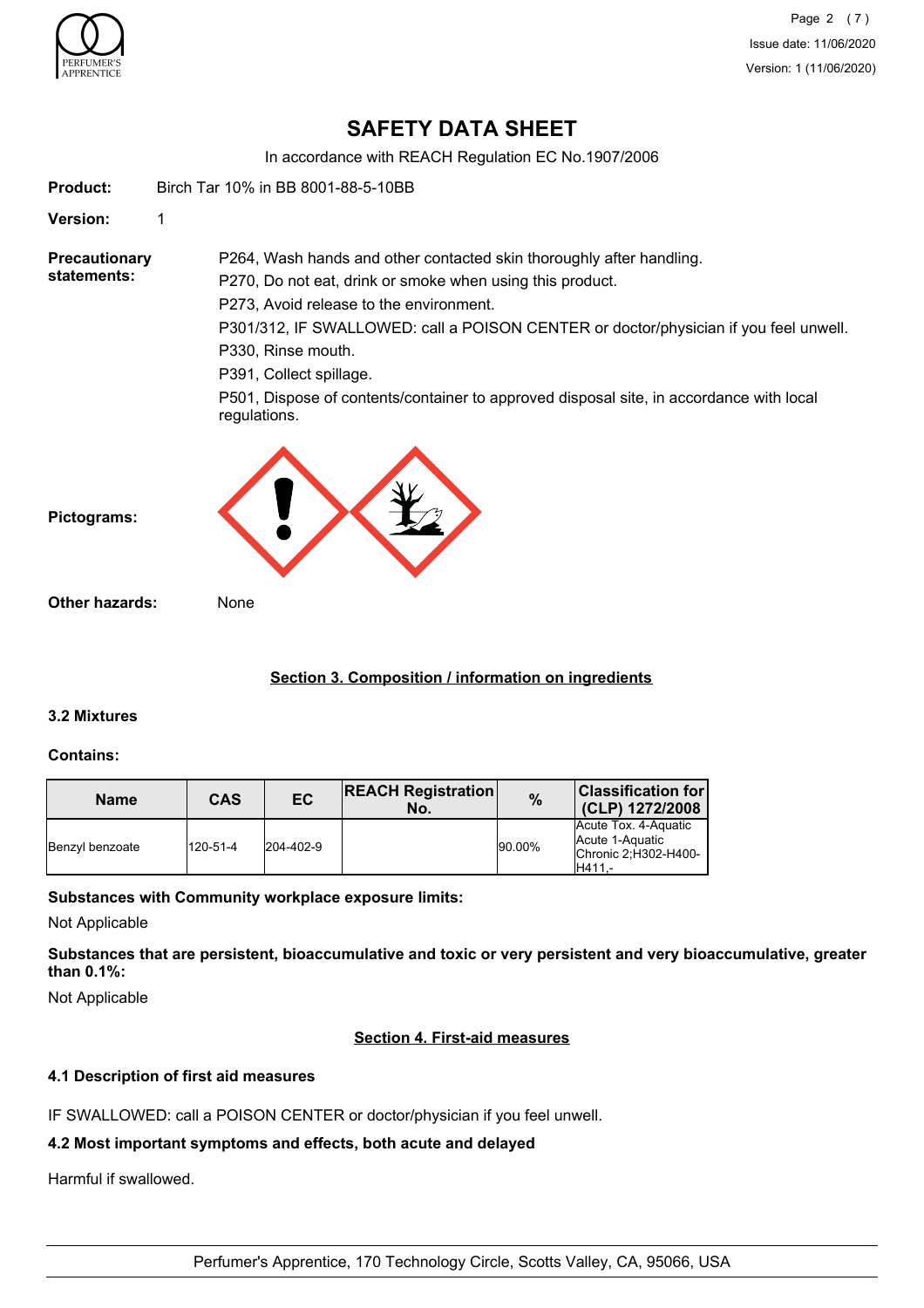

Page 3 (7) Issue date: 11/06/2020 Version: 1 (11/06/2020)

## **SAFETY DATA SHEET**

In accordance with REACH Regulation EC No.1907/2006

**Product:** Birch Tar 10% in BB 8001-88-5-10BB

**Version:** 1

## **4.3 Indication of any immediate medical attention and special treatment needed**

None expected, see Section 4.1 for further information.

### **SECTION 5: Firefighting measures**

#### **5.1 Extinguishing media**

Suitable media: Carbon dioxide, Dry chemical, Foam.

#### **5.2 Special hazards arising from the substance or mixture**

In case of fire, may be liberated: Carbon monoxide, Unidentified organic compounds.

#### **5.3 Advice for fire fighters:**

In case of insufficient ventilation, wear suitable respiratory equipment.

#### **Section 6. Accidental release measures**

#### **6.1 Personal precautions, protective equipment and emergency procedures:**

Avoid inhalation. Avoid contact with skin and eyes. See protective measures under Section 7 and 8.

#### **6.2 Environmental precautions:**

Keep away from drains, surface and ground water, and soil.

#### **6.3 Methods and material for containment and cleaning up:**

Remove ignition sources. Provide adequate ventilation. Avoid excessive inhalation of vapours. Contain spillage immediately by use of sand or inert powder. Dispose of according to local regulations.

## **6.4 Reference to other sections:**

Also refer to sections 8 and 13.

### **Section 7. Handling and storage**

### **7.1 Precautions for safe handling:**

Do not eat, drink or smoke when using this product.

### **7.2 Conditions for safe storage, including any incompatibilities:**

Store in a well-ventilated place. Keep container tightly closed. Keep cool. Ground/bond container and receiving equipment. Use explosion-proof electrical, ventilating and lighting equipment. Use only non-sparking tools. Take precautionary measures against static discharge.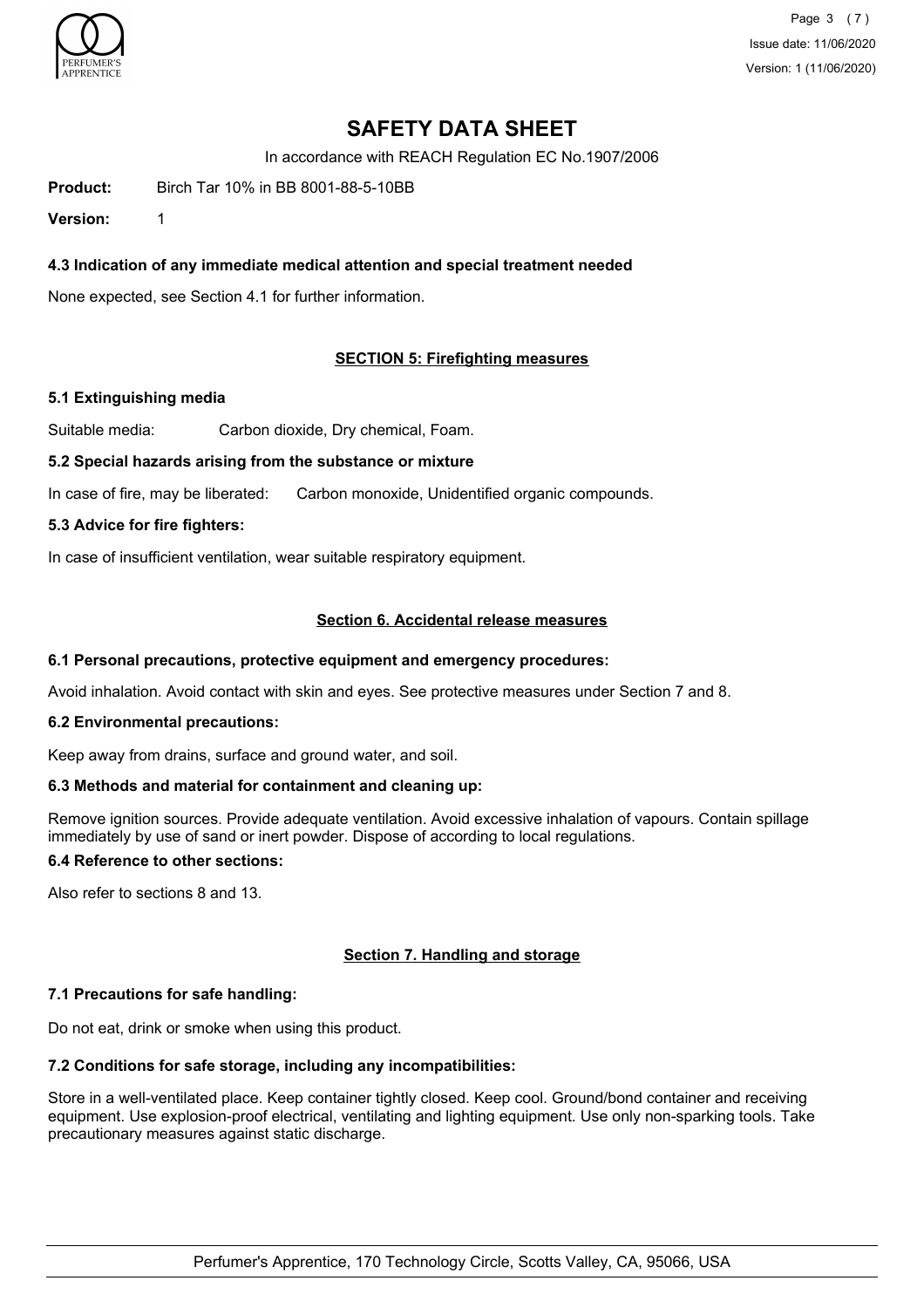

Page 4 (7) Issue date: 11/06/2020 Version: 1 (11/06/2020)

## **SAFETY DATA SHEET**

In accordance with REACH Regulation EC No.1907/2006

**Product:** Birch Tar 10% in BB 8001-88-5-10BB

**Version:** 1

## **7.3 Specific end use(s):**

Fragrances: Use in accordance with good manufacturing and industrial hygiene practices.

### **Section 8. Exposure controls/personal protection**

#### **8.1 Control parameters**

Workplace exposure limits: Not Applicable

### **8.2 Exposure Controls**

### **Eye / Skin Protection**

Wear protective gloves/eye protection/face protection

#### **Respiratory Protection**

Under normal conditions of use and where adequate ventilation is available to prevent build up of excessive vapour, this material should not require special engineering controls. However, in conditions of high or prolonged use, or high temperature or other conditions which increase exposure, the following engineering controls can be used to minimise exposure to personnel: a) Increase ventilation of the area with local exhaust ventilation. b) Personnel can use an approved, appropriately fitted respirator with organic vapour cartridge or canisters and particulate filters. c) Use closed systems for transferring and processing this material.

Also refer to Sections 2 and 7.

#### **Section 9. Physical and chemical properties**

### **9.1 Information on basic physical and chemical properties**

| Appearance:                                   | Not determined                               |
|-----------------------------------------------|----------------------------------------------|
| Odour:                                        | Not determined                               |
| <b>Odour threshold:</b>                       | Not determined                               |
| pH:                                           | Not determined                               |
| Melting point / freezing point:               | Not determined                               |
| Initial boiling point / range:                | Not determined                               |
| <b>Flash point:</b>                           | >93.5 °C                                     |
| <b>Evaporation rate:</b>                      | Not determined                               |
| Flammability (solid, gas):                    | Not determined                               |
| Upper/lower flammability or explosive limits: | Product does not present an explosion hazard |
| Vapour pressure:                              | Not determined                               |
| Vapour density:                               | Not determined                               |
| <b>Relative density:</b>                      | Not determined                               |
| Solubility(ies):                              | Not determined                               |
| Partition coefficient: n-octanol/water:       | Not determined                               |
| Auto-ignition temperature:                    | Not determined                               |
| <b>Decomposition temperature:</b>             | Not determined                               |
| Viscosity:                                    | Not determined                               |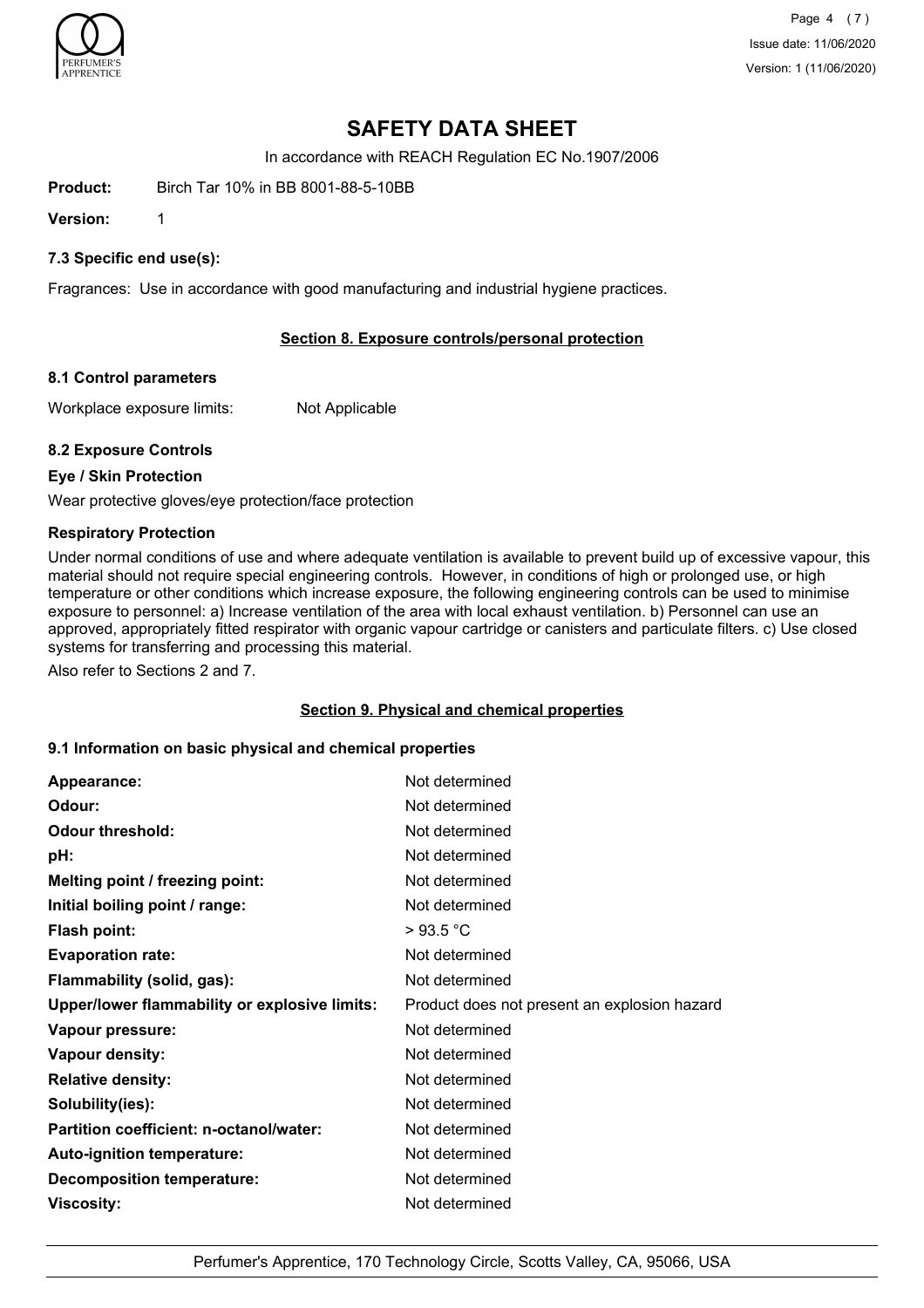

Page 5 (7) Issue date: 11/06/2020 Version: 1 (11/06/2020)

# **SAFETY DATA SHEET**

In accordance with REACH Regulation EC No.1907/2006

| Product: | Birch Tar 10% in BB 8001-88-5-10BB |
|----------|------------------------------------|
|          |                                    |

**Version:** 1

**Explosive properties:** Not expected **Oxidising properties:** Not expected

**9.2 Other information:** None available

#### **Section 10. Stability and reactivity**

#### **10.1 Reactivity:**

Presents no significant reactivity hazard, by itself or in contact with water.

#### **10.2 Chemical stability:**

Good stability under normal storage conditions.

#### **10.3 Possibility of hazardous reactions:**

Not expected under normal conditions of use.

## **10.4 Conditions to avoid:**

Avoid extreme heat.

### **10.5 Incompatible materials:**

Avoid contact with strong acids, alkalis or oxidising agents.

#### **10.6 Hazardous decomposition products:**

Not expected.

#### **Section 11. Toxicological information**

#### **11.1 Information on toxicological effects**

This mixture has not been tested as a whole for health effects. The health effects have been calculated using the methods outlined in Regulation (EC) No 1272/2008 (CLP).

| <b>Acute Toxicity:</b>                    | Acute Toxicity - Oral Category 4                                 |
|-------------------------------------------|------------------------------------------------------------------|
| <b>Acute Toxicity Oral</b>                | 1667                                                             |
| <b>Acute Toxicity Dermal</b>              | 3774                                                             |
| <b>Acute Toxicity Inhalation</b>          | Not Available                                                    |
| <b>Skin corrosion/irritation:</b>         | Based on available data the classification criteria are not met. |
| Serious eye damage/irritation:            | Based on available data the classification criteria are not met. |
| <b>Respiratory or skin sensitisation:</b> | Based on available data the classification criteria are not met. |
| Germ cell mutagenicity:                   | Based on available data the classification criteria are not met. |
| Carcinogenicity:                          | Based on available data the classification criteria are not met. |
| <b>Reproductive toxicity:</b>             | Based on available data the classification criteria are not met. |
| <b>STOT-single exposure:</b>              | Based on available data the classification criteria are not met. |
| <b>STOT-repeated exposure:</b>            | Based on available data the classification criteria are not met. |
| <b>Aspiration hazard:</b>                 | Based on available data the classification criteria are not met. |

**Information about hazardous ingredients in the mixture**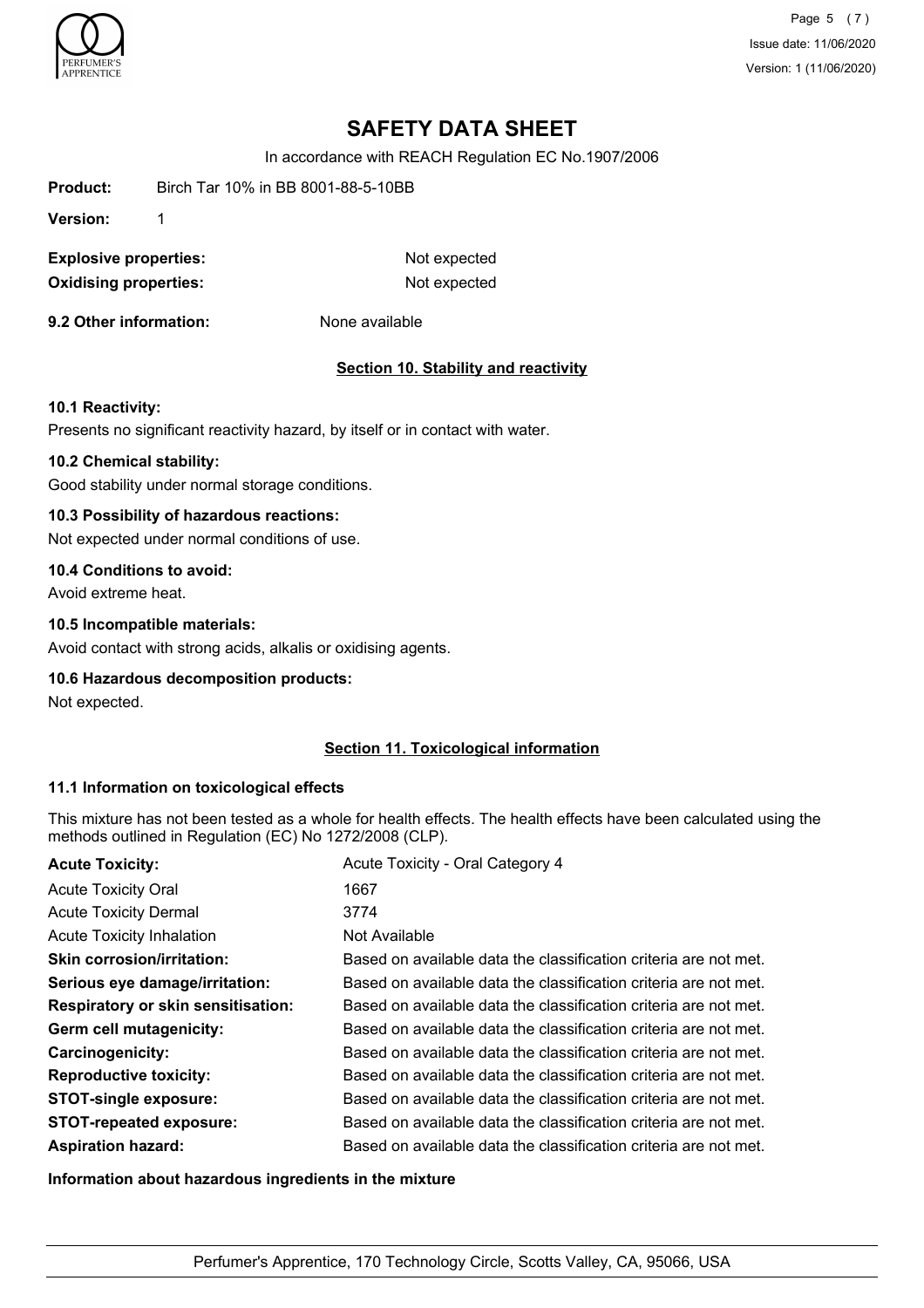

Page 6 (7) Issue date: 11/06/2020 Version: 1 (11/06/2020)

## **SAFETY DATA SHEET**

In accordance with REACH Regulation EC No.1907/2006

**Product:** Birch Tar 10% in BB 8001-88-5-10BB

#### **Version:** 1

| Ingredient      | <b>CAS</b> | EC                | LD50/ATE Oral | LD50/ATE<br>Dermal | LC50/ATE<br><b>Inhalation</b> | <b>LC50</b><br>Route |
|-----------------|------------|-------------------|---------------|--------------------|-------------------------------|----------------------|
| Benzyl benzoate | 120-51-4   | $ 204 - 402 - 9 $ | 1500          | 4000               | Not available                 | lNot<br>lavailable   |

Refer to Sections 2 and 3 for additional information.

## **Section 12. Ecological information**

### **12.1 Toxicity:**

Very toxic to aquatic life.

Toxic to aquatic life with long lasting effects.

**12.2 Persistence and degradability:** Not available **12.3 Bioaccumulative potential:** Not available

**12.4 Mobility in soil:** Not available

### **12.5 Results of PBT and vPvB assessment:**

This substance does not meet the PBT/vPvB criteria of REACH, annex XIII.

**12.6 Other adverse effects:** Not available

### **Section 13. Disposal considerations**

### **13.1 Waste treatment methods:**

Dispose of in accordance with local regulations. Avoid disposing into drainage systems and into the environment. Empty containers should be taken to an approved waste handling site for recycling or disposal.

## **Section 14. Transport information**

| 14.1 UN number:                    | UN3082                                                                         |
|------------------------------------|--------------------------------------------------------------------------------|
| 14.2 UN Proper Shipping Name:      | ENVIRONMENTALLY HAZARDOUS SUBSTANCE, LIQUID, N.O.S.<br>(Benzyl benzoate)       |
| 14.3 Transport hazard class(es):   | 9                                                                              |
| <b>Sub Risk:</b>                   |                                                                                |
| 14.4. Packing Group:               | Ш                                                                              |
| <b>14.5 Environmental hazards:</b> | This is an environmentally hazardous substance.                                |
| 14.6 Special precautions for user: | None additional                                                                |
|                                    | 14.7 Transport in bulk according to Anney II of MARPOL 73/78 and the IRC Code: |

**14.7 Transport in bulk according to Annex II of MARPOL73/78 and the IBC Code:**

Not applicable

### **Section 15. Regulatory information**

## **15.1 Safety, health and environmental regulations/legislation specific for the substance or mixture** None additional

### **15.2 Chemical Safety Assessment**

A Chemical Safety Assessment has not been carried out for this product.